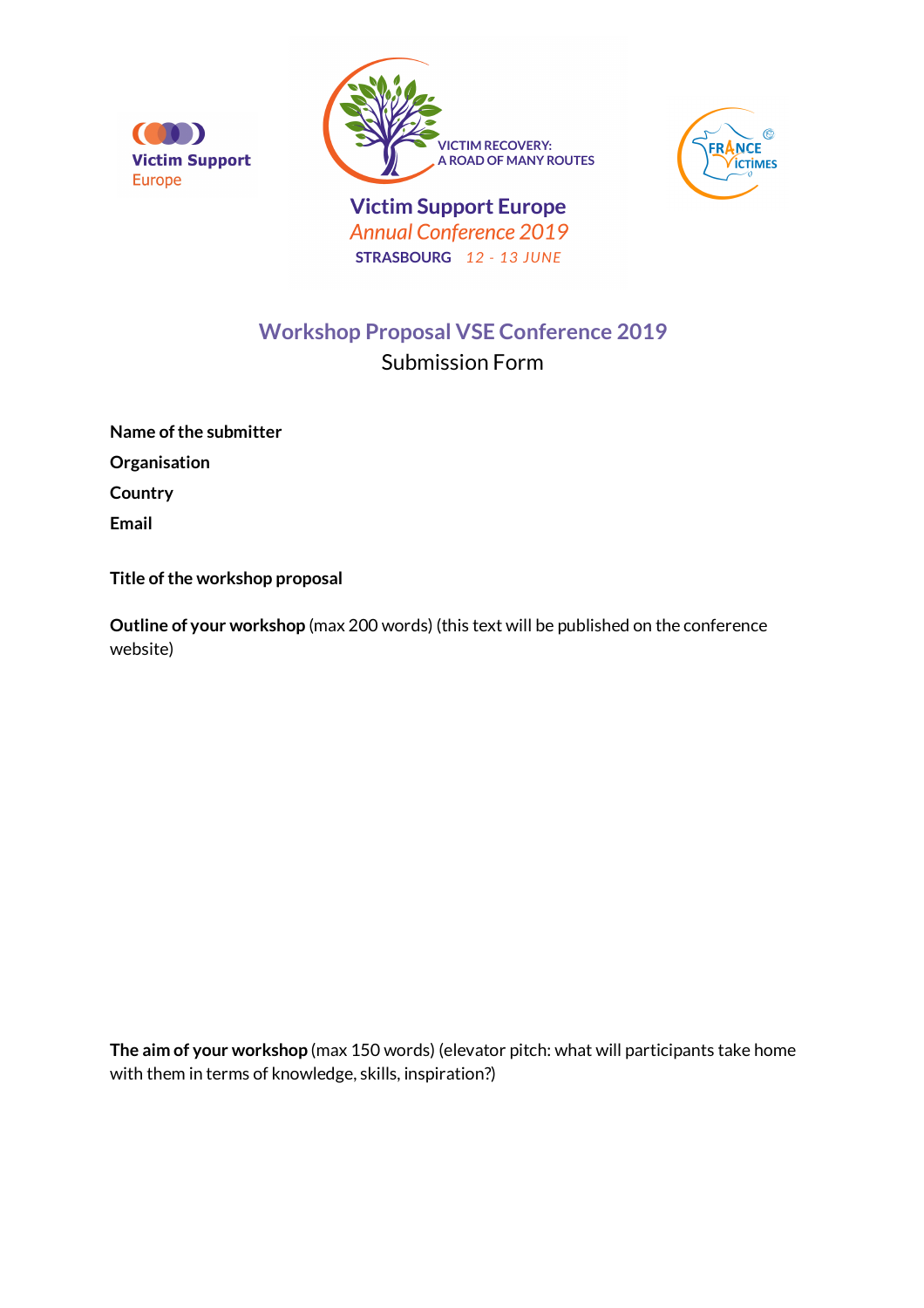### **Topic**

- $\Box$  Developing our understanding of vulnerability
- $\Box$  Developing victim-oriented justice systems
- $\Box$  Developing effective support services
- $\Box$  Victims of hate crimes
- Victims of terrorism
- $\Box$  Victims of cybercrime
- $\Box$  Victims of sexual violence
- $\Box$  Emergency and collective events
	- Other, please specify

## **Workshop envisaged formats** (check for all applicable formats)

- $\Box$  Panel session (debate with expert panel and participants)
- $\Box$  Debating session (plenary debate with participants using voting cards or interactive voting methods)
- □ Working session
- $\Box$  Short training or instruction sessions (introducing skills or tools)
- $\Box$  Educative games or simulations (roleplaying, quiz, association cards)
- $\Box$  Short movie/documentary
- $\Box$  Casuistic session (discussion of relevant issues using real life cases or victims' stories) Other, please specify

| Preferred language to present your workshop ir |  |
|------------------------------------------------|--|
|------------------------------------------------|--|

**Preferred Preferred preferred present present preferred present present preferred present present preferred present present present present present present present present present**

#### **Requirements**

- $\Box$  laptop
- $\Box$  projector
- wi-fi
- $\Box$  sound system
	- other, please specify